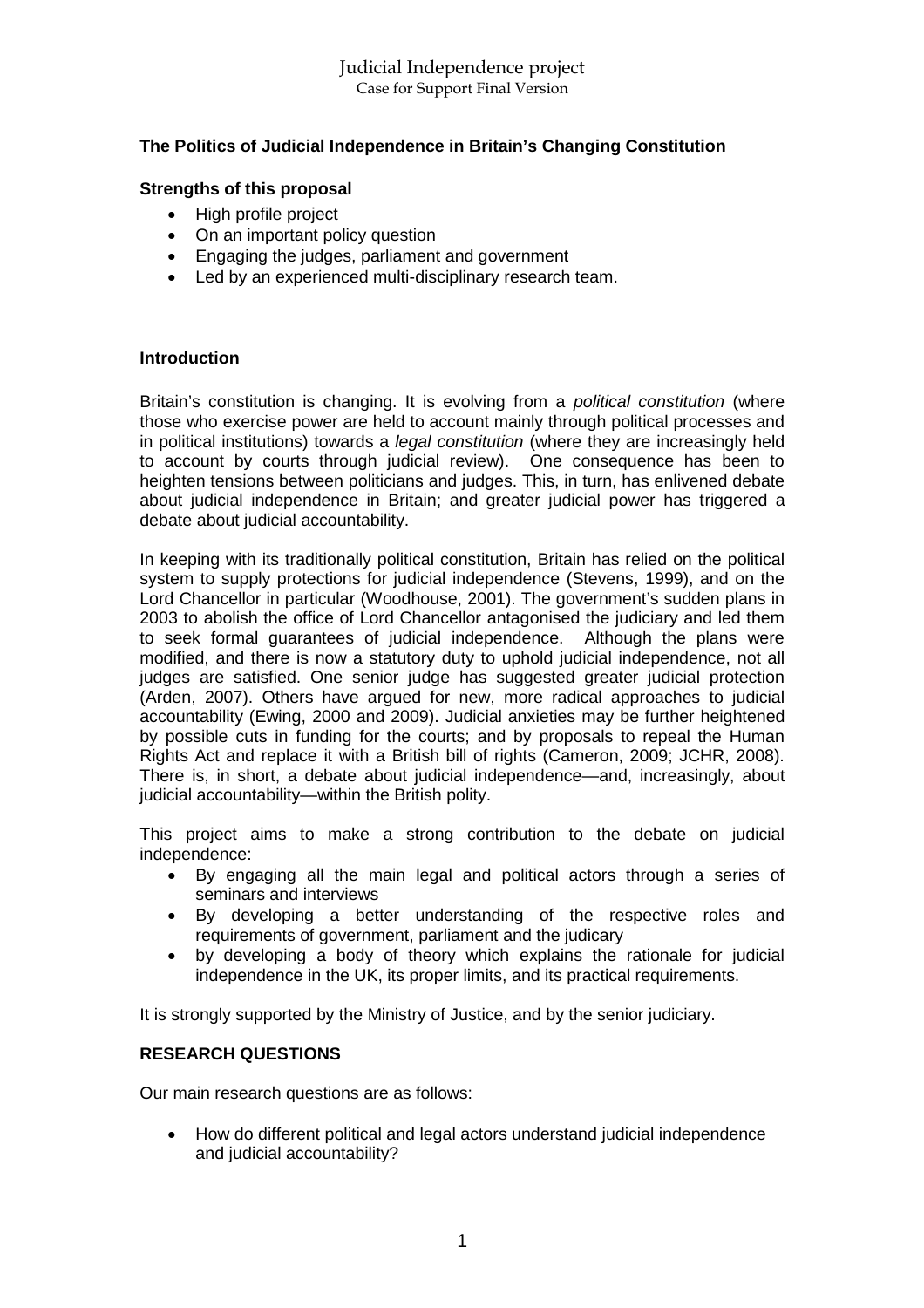- What are the day to day contexts in which judicial independence and accountability arise as issues?
- Who are the guardians of judicial independence, and accountability? How much coordination is there between them?
- What do the new arrangements for protecting judicial independence tell us about changing relations between the judiciary, parliament and government?

# **RESEARCH CONTEXT**

#### **The puzzle of judicial independence and accountability**

To date, most assessments of the attitudes and behaviour of political actors towards independent judges have been one-sided, focusing largely on the *negative*––i.e. on the rare occasions where political actors appear to encroach upon judicial independence. Little attention has been paid to the *positive––*the willingness of most political actors to act in ways which promote and protect judicial independence.

This project addresses both. In doing so, the project responds to the 'puzzle' that lies at the very heart of judicial independence in Britain. The puzzle is this: some political actors might be tempted to undermine judicial independence, but most will act in ways that promote and protect it. Little is known about what political actors understand by judicial independence or what, in practice, motivates them to protect it. Similarly, little is known about what political and legal actors understand by judicial accountability.

Recent constitutional changes have raised issues of judicial independence and accountability right up the political agenda. The Constitutional Reform Act 2005 has removed the Lord Chancellor as head of the judiciary in England and Wales and, at the insistence of the senior judiciary, imposed a statutory duty on all Ministers to uphold judicial independence. The Judiciary and Courts (Scotland) Act 2008 has imposed a similar duty on Scottish Ministers. Judicial independence has therefore become an explicit constitutional principle recognized in statute. But it remains undefined: if it is to be upheld, it must be clearly understood by all the political actors who are required to protect it.

Our interest in judicial independence lies more in its institutional (rather than its individual) sense Most accept that judicial independence is not absolute. However, there are many academic (Shetreet and Deschênes 1985, Russell and O'Brien 2001, Stevens 2005) and official (UN 1985, Council of Europe 1998, 2009, Commonwealth 2003) definitions, leading some to characterize judicial independence as an elusive concept (Webber, 2004). That said, the main requirements of judicial independence are well settled: judges must be personally and professionally equipped to resolve legal disputes impartially. The key questions about judicial accountability are accountability for what, and to whom? In Britain, judicial accountability is mainly 'explanatory' accountability (Bogdanor 2008), in which the judiciary give an account of those matters for which they are responsible: an effective judicial system, training and appraisal of judges, complaints and discipline and, increasingly, the efficient use of resources. Judicial accountability is also not an absolute concept, but subject to necessary limits, in order to protect institutional and individual independence.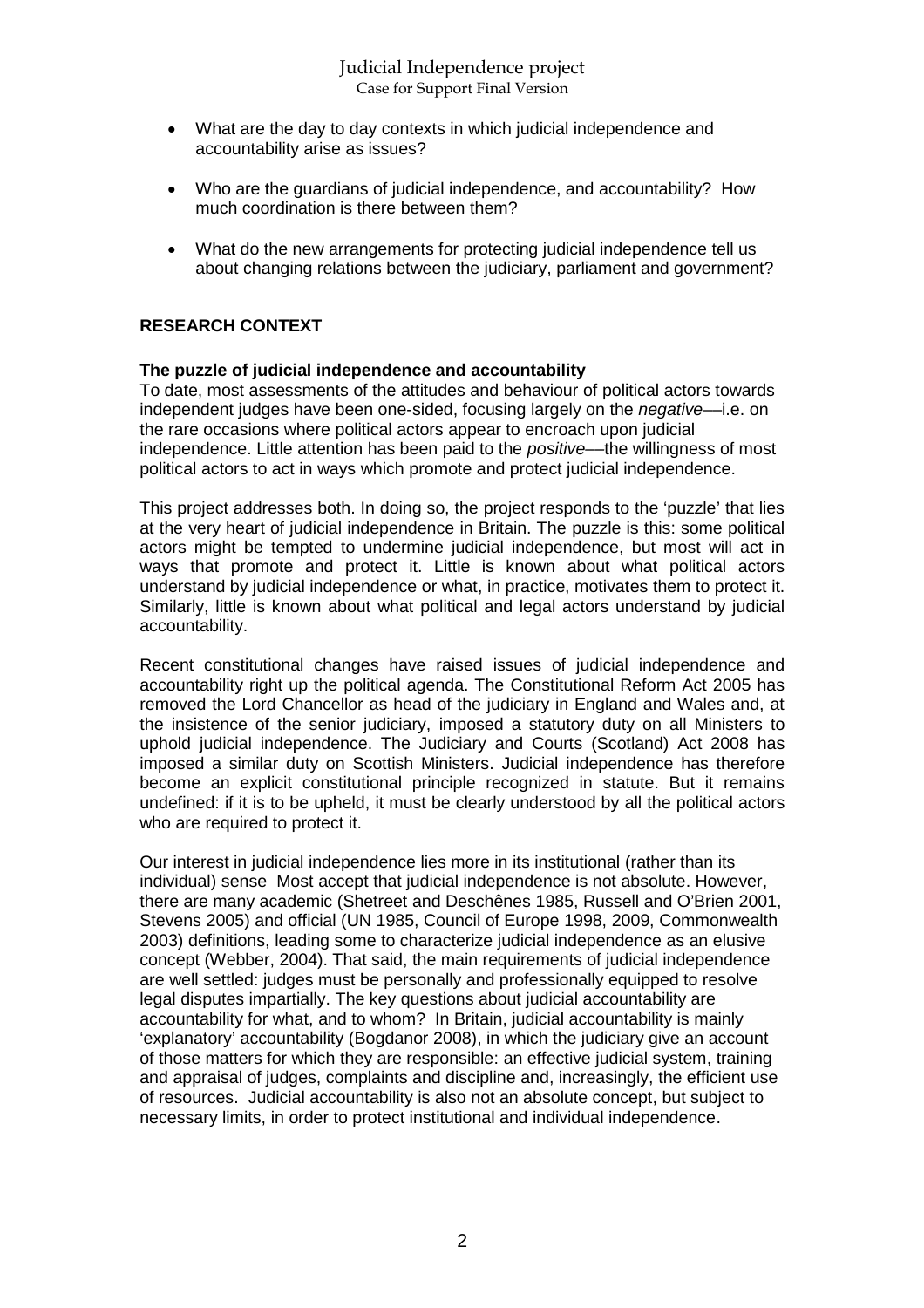# Judicial Independence project Case for Support Final Version

## **Britain's 'quiet constitutional revolution'** (Bogdanor, 2006)

A decade of constitutional reform has transformed the constitutional landscape, with new relationships and arrangements which will impact on judicial independence. The Human Rights Act, the reduced role of the Lord Chancellor, the new Supreme Court, the new Judicial Offices and Judicial Appointments Commission herald much greater separation of powers. A Concordat has divided responsibilities for judicial management, complaints and discipline between the Lord Chancellor and Lord Chief Justice; the Ministry of Justice has created a new division to handle the constitutional relationship with the judiciary; the new UK Supreme Court has, uniquely, been granted an independent budget and management structure.

Against this background, all the actors--politicians, judges, parliamentarians and officials-–are questioning different aspects of the arrangements and developing new sets of rules as they strive to make them work. It is therefore timely for this project to examine the formal and informal conventions which are being developed; to explore emerging differences of view and the reasons behind them; and to suggest how some of those differences might be resolved.

## **'Hidden guardians' and their everyday decisions**

We are particularly interested in 'hidden guardians' of judicial independence, in all three branches of government. Parliament tends to be overlooked, but performs a central role. It scrutinises and amends legislation affecting judicial independence. It provides a forum for judicial accountability, and one where the judges can express their interests and concerns, with judges increasingly willing to give evidence before parliamentary committees. We will look at the role of both Houses, their Speakers and select committees. We will also look at the role of officials; for example, parliamentary clerks in the Table Office perform a crucial role in policing the *sub judice* rule.

We also examine whether there are 'hidden guardians' within the Executive. Judicial independence is defined and interpreted by a range of officials, in the Office of Parliamentary Counsel, the Law Officers' Department, Treasury Solicitors, the Ministry of Justice, the Cabinet Office, Treasury and No 10. Within the Supreme Court, the Chief Executive will play a critical role as accounting officer in accounting to Parliament for the Court's budgetary decisions. An autonomous court administration has been established in Scotland, and a new Framework Agreement between the judiciary and Executive in England and Wales has given greater budgetary independence to the Court Service; both changes will increase the influence of court service officials.

In casting our net so widely, we seek to examine not only those occasional, high profile clashes between ministers and judges, but equally the day-to-day decisions that help to define judicial independence and accountability. These include decisions about judicial appointments, pay and pensions, complaints and discipline, appraisal and training; the management and funding of the court services and the Supreme Court; the planning and drafting of legislation; the use of judges to chair inquiries.

The sort of questions we seek to address are: How do different actors define judicial independence and judicial accountability? What do they regard as their proper limits ? How robust are the new institutional arrangements? How is the Concordat partnership working in practice? Is it too dependent on personal relationships? Should judges give evidence to parliamentary committees whenever they are invited? Should the Lord Chancellor clear his speeches with the Lord Chief Justice, and *vice versa*? etc,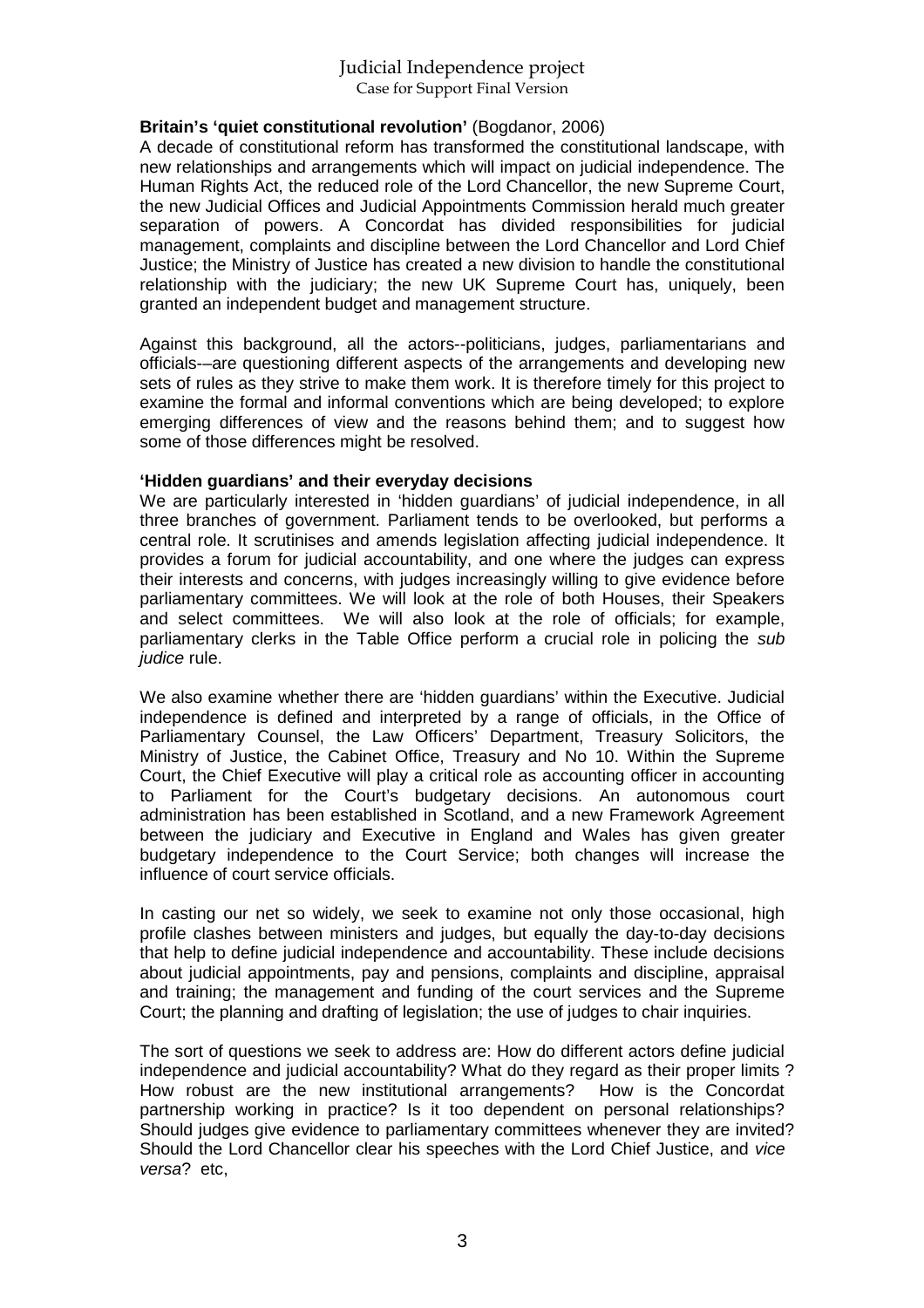In seeking to answer these sorts of questions, this project will contribute both to academic knowledge and policy development. It will provide an empirical foundation for scholars to develop and test theoretical frameworks of judicial independence and accountability. And through the seminars outlined below, it will facilitate dialogue amongst the judges, parliamentarians and policy-makers about judicial independence and accountability, and their different roles in upholding them. The high level seminars will run from the start of the project and help to maximise its impact.

#### **Theoretical Importance**

The project is original and distinctive because:

- 1. It takes a close interest in judicial accountability as well as judicial independence. Policy makers in the Ministry of Justice and Council of Europe have an interest in both. But whereas there is some overseas literature about judicial accountability (Anderson 1980, Cappelletti 1983, Gavan Griffith 1998), there is very little in Britain (for exceptions see le Sueur 2004, Judiciary 2007).
- 2. It takes a close interest in politics and political actors, whereas most accounts of judicial independence in Britain have focused on the attitudes and behaviour of judges (Stevens, 2005).
- 3. It focuses on the day-to-day contexts in which judicial independence and accountability are at issue, as well as the rare but high profile clashes between ministers and judges.
- 4. It draws on the theories of economists and political scientists as well as lawyers. These include arguments that judicial independence makes legislative policy more durable (Landes and Posner, 1975) and promotes economic growth (Field and Voigt, 2003), or that there is advantage to politicians of delegating unpopular decisions to independent institutions (Whittington, 2003). But little work has been done to test these hypotheses by scrutinizing empirically the understandings and behaviour of political actors in Britain towards independent judges. This project begins this work.
- 5. The project will produce a book-length analysis of judicial independence and accountability in Britain, based on a sustained three year study. Most writing on judicial independence in Britain tends to take the form of discrete articlelength analyses of some facet of judicial independence.
- 6. Most book-length discussions of judicial independence are edited collections collating different perspectives from around the world (e.g. Russell and O'Brien, 2001; Shetreet and Deschênes, 1985). These comparative collections are very useful, but the key to understanding judicial independence in any real depth is to focus on how it obtains within a specific polity. This is contingent upon the distinct social, political and legal histories of that polity (Bell, 2001).
- 7. By examining the effectiveness of the political system in upholding judicial independence and accountability, this project seeks to contribute to the larger debate about the appropriate relationship between political and legal 'checks' in the changing British constitution—and, indeed, about whether the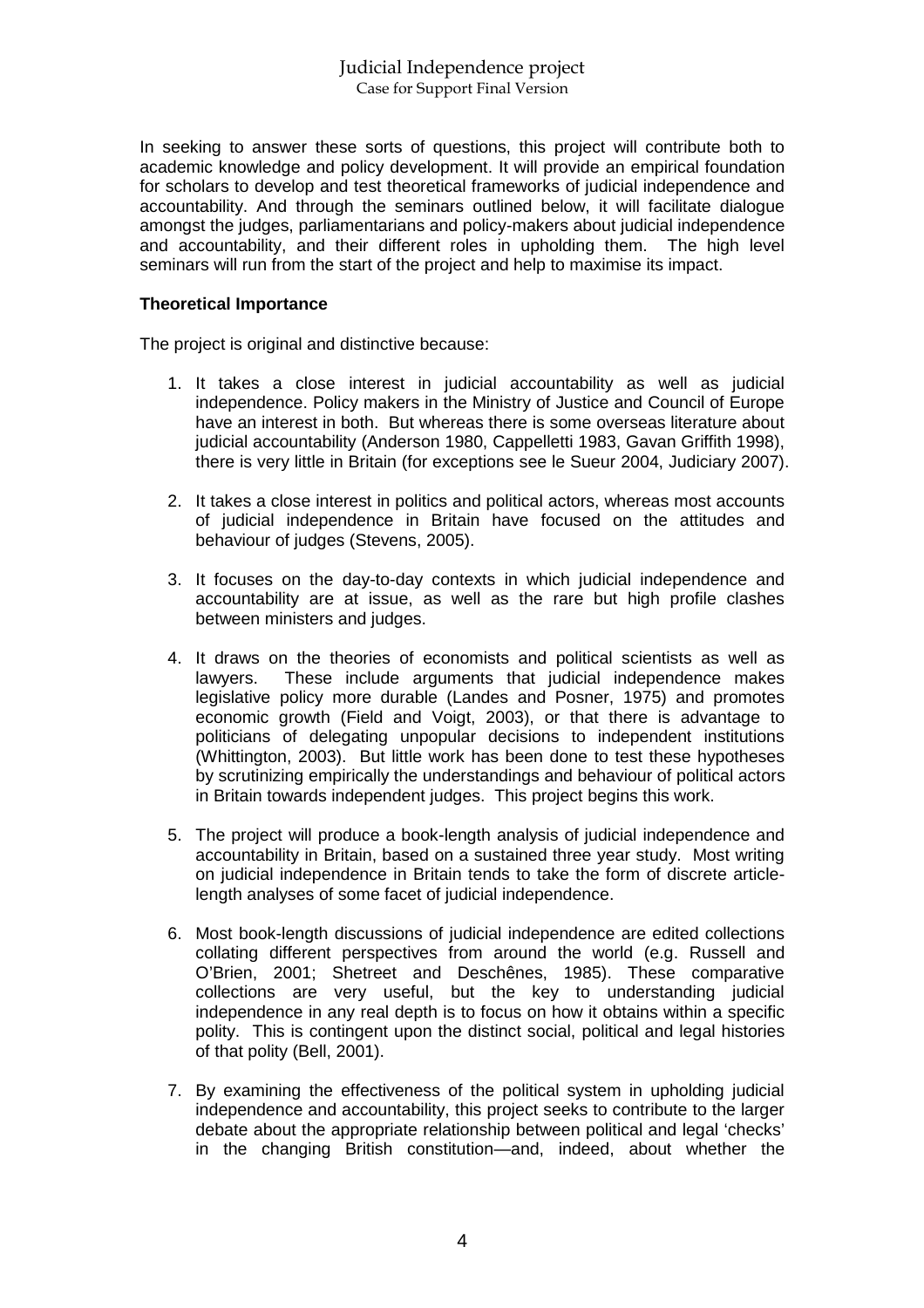# Judicial Independence project Case for Support Final Version

constitution is more of a political or legal constitution. It may be that there are distinctively political and legal models of judicial independence.

8. They might also offer different models of judicial accountability: whereas the legal model might place more emphasis on matters internal to the judiciary (e.g. training, appraisal, complaints and discipline), the political model might emphasize external and political mechanisms of accountability (e.g. scrutiny hearings before select committees).

# **RESEARCH METHODS**

We will use three main research methods.

## **(1) Literature analysis**

To understand the policy background, we will analyse official literature from all branches of government (Concordat, annual reports of Judicial Offices, reports of parliamentary committees, etc).

To understand different theoretical perspectives and derive models from them, we will examine academic literature in law and political science from the UK, as well as relevant research from Canadian, America, the Commonwealth and Europe.

To understand how the judges define the legal requirements, we will analyse case law on judicial independence from UK and elsewhere. This will include the leading judicial review and human rights cases (especially on Article 6); and EU and ECHR decisions which touch on judicial independence.

## **(2) Interviews**

To understand how different actors define judicial independence and accountability, and the day to day contexts in which they arise, we will conduct approximately 70 interviews with senior actors in the executive, parliament and judiciary. We will interview past and present post holders going back 20 years. Most are well known to us. The Lord Chief Justice has said he will help to facilitate access to judges.

## **Interviewees** will include

#### **Executive**

Lord Chancellors. Attorneys General. Parliamentary Counsel. Cabinet Office, No 10. Ministry of Justice. Law Officers' Department. Treasury Solicitors and senior colleagues.

Home Office. Treasury. Judicial Appointments Commission.

**Judiciary** Lord Chief Justice. Heads of judiciary in Scotland and Northern Ireland. President of Supreme Court. Judicial Offices. Council of Judges. Judicial Studies Board. Judicial Complaints Office. Lower tier judges, President of Tribunals.

## **Parliament**

Lords Constitution Committee. Joint Committee on Human Rights. Commons Justice Committee. Home Affairs Committee. Speaker's Counsel. Counsel to Committees in Lords.

## **Expert commentators and practitioners**

Academic experts. Legal correspondents in the media. Public law practitioners.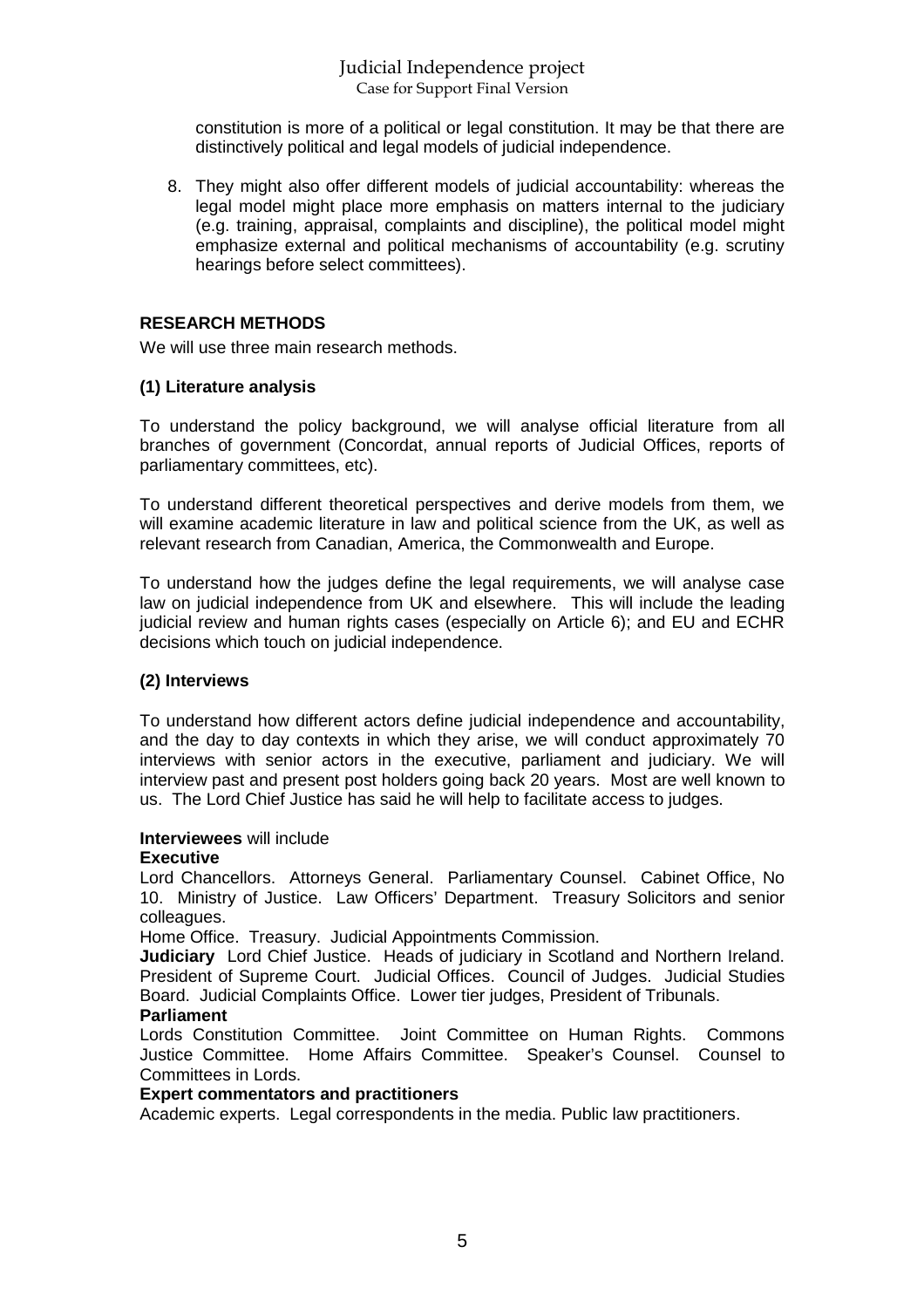We will include the judiciary and governments in Scotland and Northern Ireland to see whether different issues are raised there, particularly in light of the Judiciary and Courts (Scotland) Act 2008, and the special tensions in Northern Ireland.

Interviews will be in-depth and semi-structured. A list of interview questions and interviewees is at Annex A of the Technical Appendix. Interviews will be recorded and transcribed. We have arranged to deposit the interviews at the end of the project with the Institute of Historical Research, but with restricted access where requested (we will propose no more than 10 years restriction).

## **(3) Lectures, seminars and debates**

To stimulate debate about issues around judicial independence, we will organise a series of invitation-only seminars. This raises the profile of the project, engages key actors and enables us to test developing ideas and hypotheses with a wider audience. Possible topics and speakers are:

| <b>Topic</b>                              | <b>Speakers</b>                  |
|-------------------------------------------|----------------------------------|
| Judicial independence and the rule of law | Lord Bingham                     |
| Judicial independence and separation of   | Jack Straw                       |
| powers                                    | Michael Howard                   |
|                                           | Sir Stephen Sedley               |
| Judicial independence and accountability  | Sir Jack Beatson                 |
| Judicial independence and the media       | Joshua Rozenberg, Telegraph      |
|                                           | Spokesman for Judicial Offices   |
| Judicial independence and Parliament      | Lord Woolf                       |
|                                           | Sir Alan Beith                   |
| Judicial independence and the executive   | Lord Goldsmith                   |
|                                           | Paul Jenkins, Treasury Solicitor |
| Judicial Independence and the Supreme     | Lady Hale                        |
| Court                                     | Jenny Rowe                       |
| Judicial Independence in Scotland         | Lord McCluskey                   |
| Judicial independence and legislation     | <b>Christopher Jenkins</b>       |
|                                           | David Seymour                    |
| Judicial independence and appointments    | <b>Baroness Prashar</b>          |
|                                           | Jonathan Sumption QC             |

# **PROJECT MANAGEMENT AND TIMETABLE**

This will be a three-year project, running from September 2010 to August 2013. A detailed timetable is at Annex B of the Technical Appendix.

The team is multi-disciplinary, with lawyers and political scientists, who have experience of working closely with government, Parliament and the judiciary.

**Robert Hazell** will lead the project, ensure production of all outputs and activities, supervise the Research Associate, and write book chapters and an article.

**Kate Malleson** will conduct 10-20 interviews, plan and chair seminars, write book chapters and articles.

**Graham Gee** will conduct 30-40 interviews, direct the literature search, write book chapters and articles, and help supervise the Research Associate.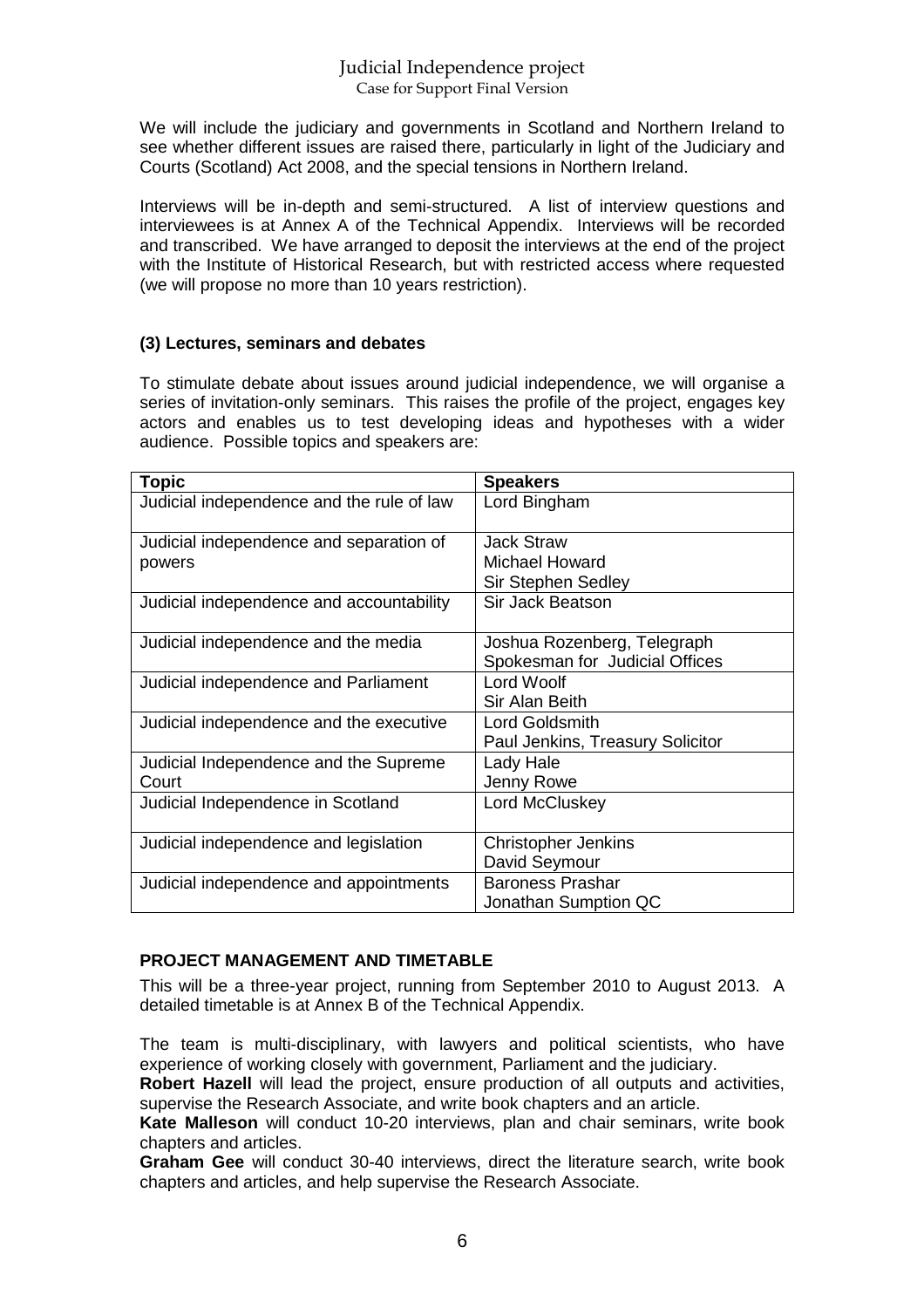# Judicial Independence project Case for Support Final Version

The **Research Associate** will conduct the literature search, arrange interviews, conduct 20-30 interviews, organize seminars, manage the website and project 'blog', and copy edit the book.

**Brian Walker** will advise on maximising coverage in the media.

There will be a meeting of the project team every three months, lasting half a day. The meeting will receive reports from each member of the team, and plan activities and outputs over the next six months. Graham Gee and the Research Associate will meet at least monthly. The team will be in regular email and telephone contact throughout the project.

#### **Website**

The project will have its own web pages, like other Constitution Unit projects, listing all our outputs and activities; and shared intranet to enable communication within the team.

#### **Advisory Committee**

There will be an Advisory Committee with representatives drawn from Parliament, the executive and judiciary. The Committee will meet three times: after three months, one year and two years. It will comprise:

Nicholas Bamforth Sir Jack Beatson Professor Vernon Bogdanor Professor Anthony Bradley Ross Cranston QC MP Rowena Collins-Rice Professor Terry Daintith Professor Brice Dickson Professor Gavin Drewry Frances Gibb Lord Goodhart QC Baroness Hale Professor Andrew Le Sueur Sir Thomas Legg QC Lord Pannick QC Professor Alan Paterson Joshua Rozenberg Anne Sharp Roger Smith Sir Stephen Sedley Robert Rogers Dame Juliet Wheldon.

Over half have been approached; all so far have agreed to serve.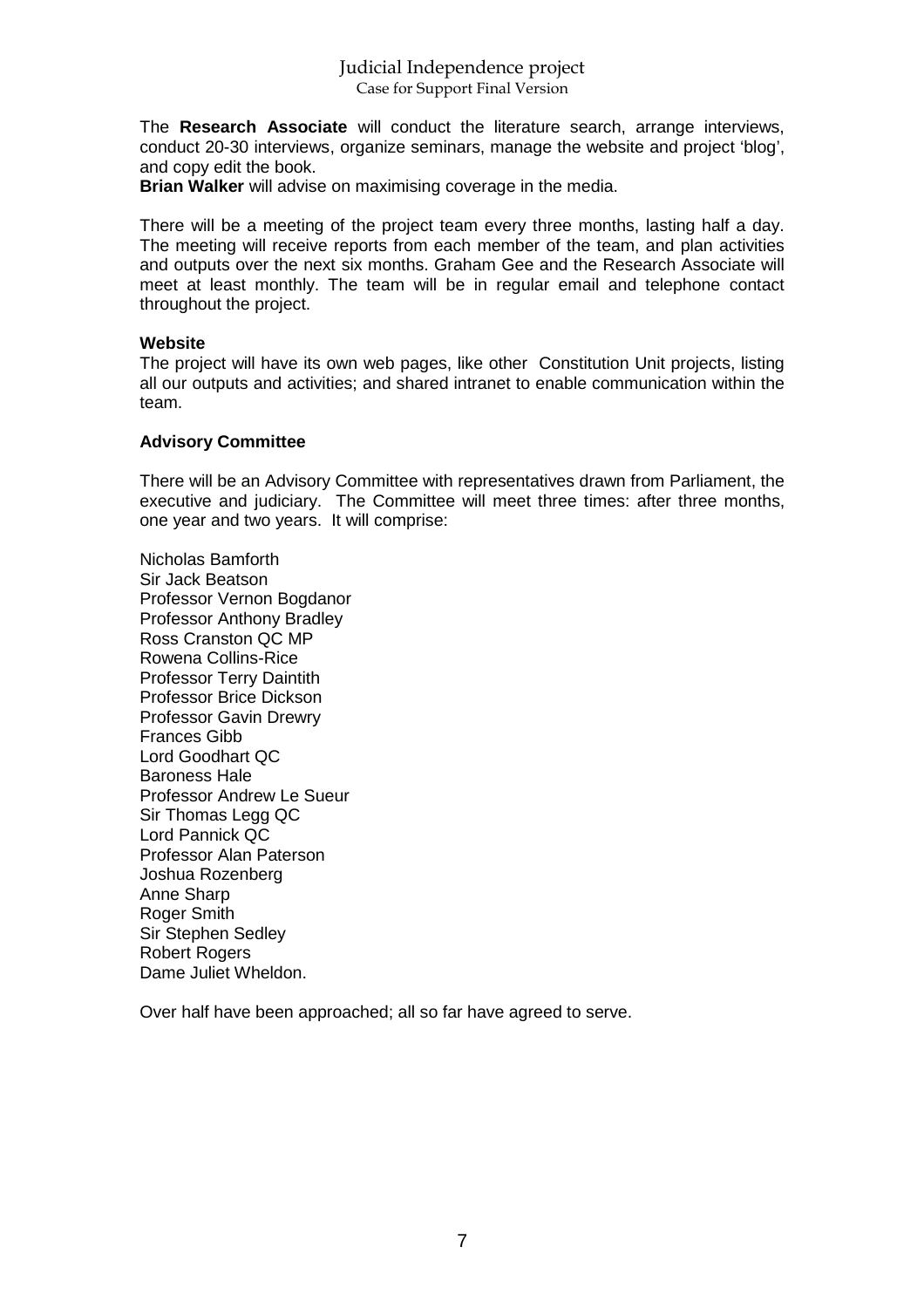# **DISSEMINATION**

Detailed outputs are listed on the JES form. The main **academic outputs** are:

- A book by all the principal researchers
- Four academic articles
- Five conference papers.

## **Practitioner outputs**

- Two Constitution Unit reports
- Five presentations to practitioner groups.

## **IMPACT**

This will be a high profile project which will engage with its target audiences from the start. The President of the Supreme Court has agreed to give a lecture. The practitioner seminars will engage high level practitioners throughout the project. There will also be press releases on topical issues; briefing of legal correspondents; articles in the press; pieces for radio and TV programmes; and briefings for senior officials in the Ministry of Justice, Parliament and the Judicial Offices.

The applicants have a strong track record in effective public engagement. In 2009 Robert Hazell was given the Political Studies Communication Award for his 'consistent work to develop the constitutional reform agenda, to communicate these ideas to government, and … to inject academic rigour and principle into public debate'. See the Impact Summary and Plan, and CVs of the applicants, including Brian Walker (ex BBC) who will advise on media coverage.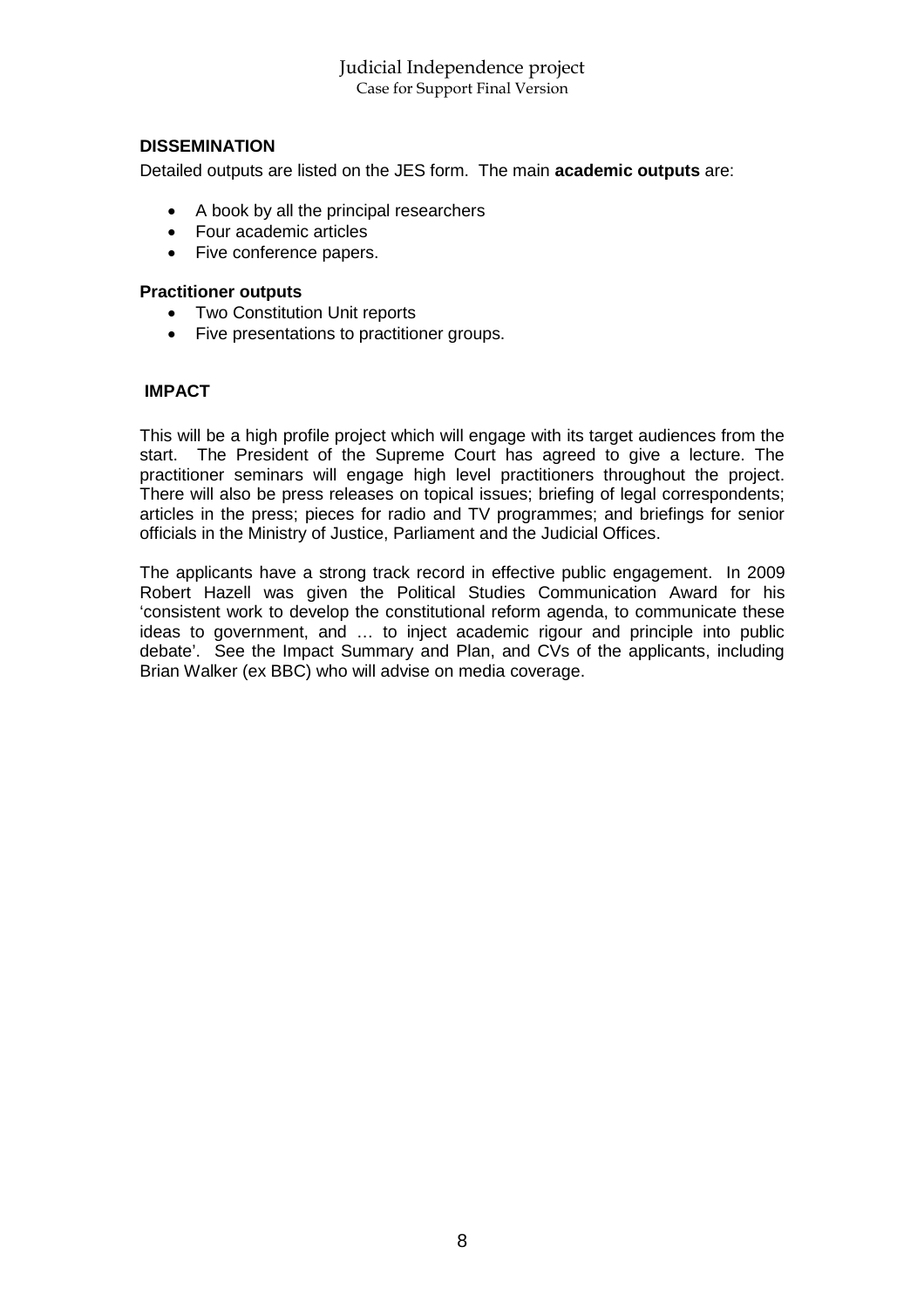#### Judicial Independence Project: Select Bibliography

Anderson. S, (1980), 'Judicial Accountability: Scandinavia, California & the U. S. A.,' *[The](http://www.jstor.org/action/showPublication?journalCode=amerjcomplaw) [American Journal of Comparative Law](http://www.jstor.org/action/showPublication?journalCode=amerjcomplaw)*, Vol. 28, No. 3, 393-422

Arden, J. (2007). 'Judicial Independence and Parliaments' in Ziegler, K.S, Baranger, D. and Bradley, (2007). A. *Constitutionalism and the Role of Parliaments*, Oxford: Hart Publishing

Bell, J. (2005). 'European Perspectives on a Judicial Appointments Commission', in Bell, J. And Kilpatrick, C. *The Cambridge Yearbook of European Law.* Volume 6, Oxford: Hart Publishing

Bogdanor, V. 'Parliament and the Judiciary: The Problem of Accountability, (Third Sunningdale Accountability Lecture 2006); Le Sueur in Independence, Accountability and the Judiciary (BIICL 2006), eds Andeanas and Fairgrieve, 49-50.

Cappelletti, M. (1983) 'Who watches the watchmen? a comparative study of judicial responsibility'(1983) 31 *The American Journal of Comparative Law* No 1; 60

Ewing, K.D. (2000), 'A Theory Of Democratic Adjudication: Towards A Representative, Accountable And Independent Judiciary', *38 Alberta Law Review 708.*

Ewing, K. 'Judiciary' in Flinders, M. Gamble, A. Hay, A. Kenny M, (2009), *The Oxford Handbook of British Politics,* Oxford University Press.

Feld, L. and Voigt, S. (2003). 'Economic growth and judicial independence: cross-country evidence using a new set of indicators' *European Journal of Political Economy* 19(3): 497-527.

Griffith, G. (1998), *Judicial Accountability,* Background Paper No 1/98 NSW Parliamentary Library Research Service

Le Sueur, A. (2004), 'Developing Mechanisms for Judicial Accountability in the UK ', 24 *Legal Studies* 73

Judiciary*, Judges and the Constitution: The Accountability of the Judiciary* published by the Judiciary of England Wales, Judicial Communications Office.

Landes, W. and Posner, R. (1975). 'The Independent Judiciary in an Interest-Group Perspective', *The Journal of Law and Economics* 18(3): 875-901.

Russell, P. and O'Brien, D. (2001), *Judicial independence in the age of democracy: critical perspectives from around the world,* University of Virginia Press.